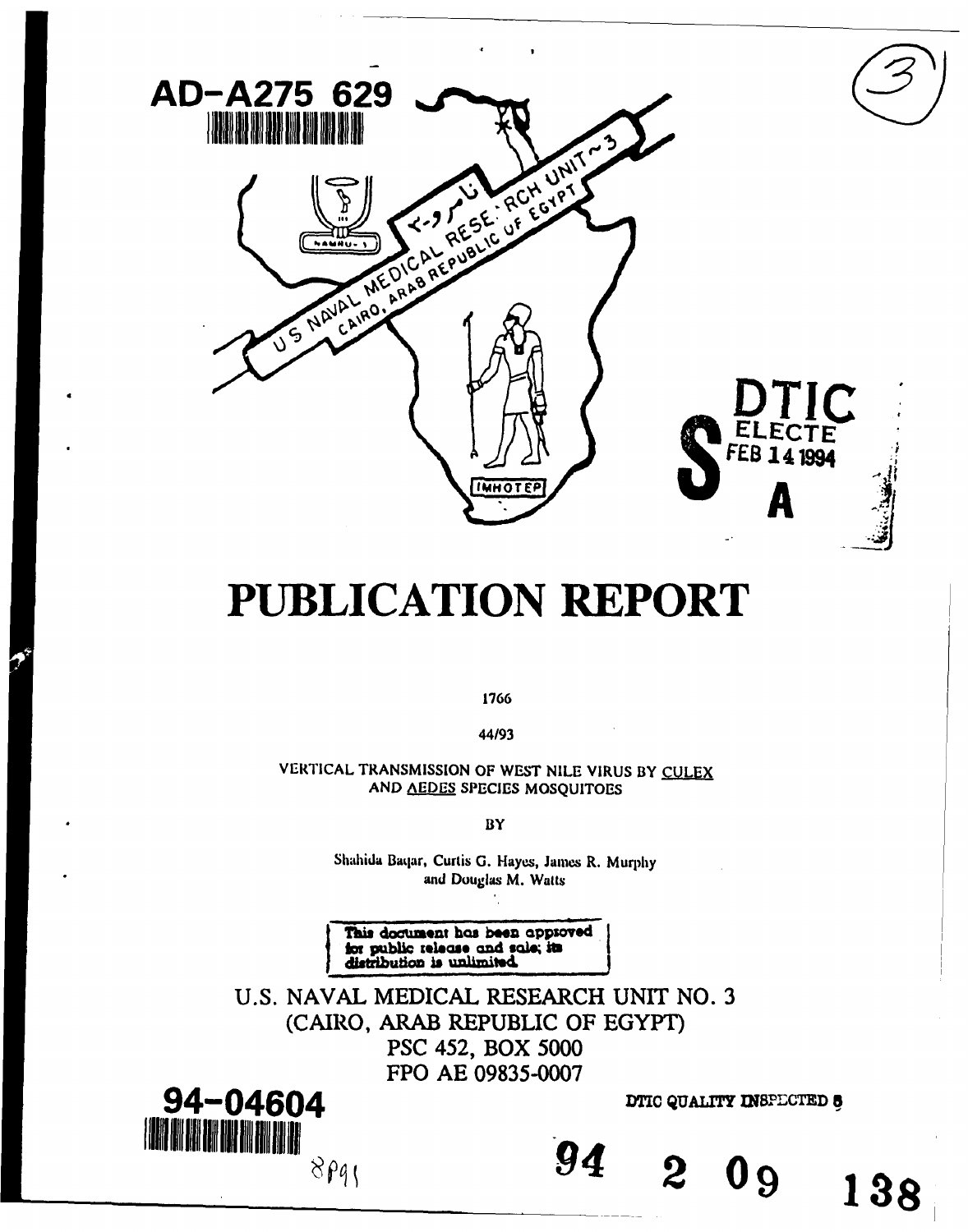Γ÷,

R.

## VERTICAL TRANSMISSION OF WEST NILE VIRUS BY *CULEX* AND *AEDES* SPECIES MOSQUITOES

### **SHAHIDA** BAQAR, CURTIS **G. HAYES. JAMES** R. MURPHY. **AND DOUGLAS** M. WATTS

*International Health Program, University of Maryland School of Medicine, Baltimore, Maryland:* Iqfectious *Diseases Threat Assessment Research Program, United States Naval Medical Research Institute. Bethesda, Maryland: United States Naval Medical Research Unit Three. Cairo, Egypt: Center for Infectious Diseases. The Universit' of Texas. Health Sciences Center at Houston. Houston, Texas*

*Abstract.* Experiments were conducted to determine whether West Nile (WN) virus was transmitted vertically by colonized strains of *Aedes albopictus. Ae. aegypti,* and *Culex tritaeniorhynchus.* Female mosquitoes were infected by intrathoracic inoculation with WN virus, and the  $F_1$  progeny were tested for virus by the fluorescence antibody technique and the newborn mouse assay. Each of the three mosquito species transmitted WN virus to F, adults derived from immature forms reared at 26°C. The minimal filial infection rate (MFIR) ranged from 1:124 to **1:138** for *Ae. albopictus,* from 1:62 to 1:172 for *Ae. aegypti,* and from 1:325 to 1:859 for *Cx. tritaeniorhvnchus.* The MFIR for *Cx. tritaeniorh vnchus* reared at 20\*C was 1:213 for larvae and 1:390 for pupae, and 1:208 for larvae and 1:554 for pupae reared at **26\*C.** These data are the first reported evidence of vertical transmission of WN virus by mosquitoes, and therefore warrant further studies to determine whether vertical transmission occurs among WN viral-infected mosquitoes in nature.

pathogen that has caused large epidemics of feb- and wild birds. rile disease in Africa. Asia, and Europe.' These The maintenance mechanism(s) for WN virus epidemics have coincided with an increase in the during periods unfavorable for adult mosquito population density of mosquitoes, especially  $Cu-$  activity, especially during the winter in temper-<br>lex species, during the summer in temperate ate regions is unknown. Initial experimental atlex species, during the summer in temperate ate regions is unknown. Initial experimental at-<br>regions and during the rainy season in the tropics tempts to demonstrate vertical transmission of regions and during the rainy season in the tropics. West Nile virus has been isolated from several the virus by *Cx. tritaeniorhynchus* and *Ae. ae-*<br>species of *Culax* and to a lesser extent from *Ae.* gypti as a possible overwintering mechanism were species of *Culex*, and to a lesser extent from Ae*des* and *Anopheles* mosquitoes, and argasid and des and *Anopheles* mosquitoes, and argasid and<br>ixodid ticks.' However, most isolates have been mosquitoes of other flaviviruses has been con-<br>obtained from *Cx. univittatus* in Egypt.<sup>2</sup> Israel.' elusively demonstrated, <sup></sup> and the Republic of South Africa,<sup>4.5</sup> Cx. molestus ducted to retest the hypothesis that WN virus<br>in France,<sup>6</sup> and the Cx. vishnui complex, includ-<br>des species mosquitoes. ing *Cx. pseudovishnui, Cx. tritaeniorhynchus.* and *Cx. vishnui* in India' and Pakistan.' Experimental studies have shown that several of these *Culex* **MATERIALS AND METHoDS** species were readily infected with WN virus and capable of transmitting the virus to laboratory animals.<sup>9-13</sup> Evidence of WN viral infection has *Culex tritaeniorhynchus. Ae. albopictus*, and been demonstrated in several species of domestic *Ae. aegypti* used in these experiments during 1979 and wild vertebrates, but only wild birds have and 1980 were obtained from colonies estabbeen incriminated as viral-amplifying hosts.<sup>14-20</sup> These ecologic and epidemiologic observations immature forms collected in Pakistan. Immature indicated that the primary maintenance and mosquitoes were reared at 26"C for sustaining

West Nile (WN) virus is an important human mer season involved Culex species mosquitoes

### Mosquitoes

lished during 1968 and 1969 from adults and transmission cycle of WN virus during the sum- colonies, and at  $20^{\circ}$ C and  $26^{\circ}$ C for use in exper-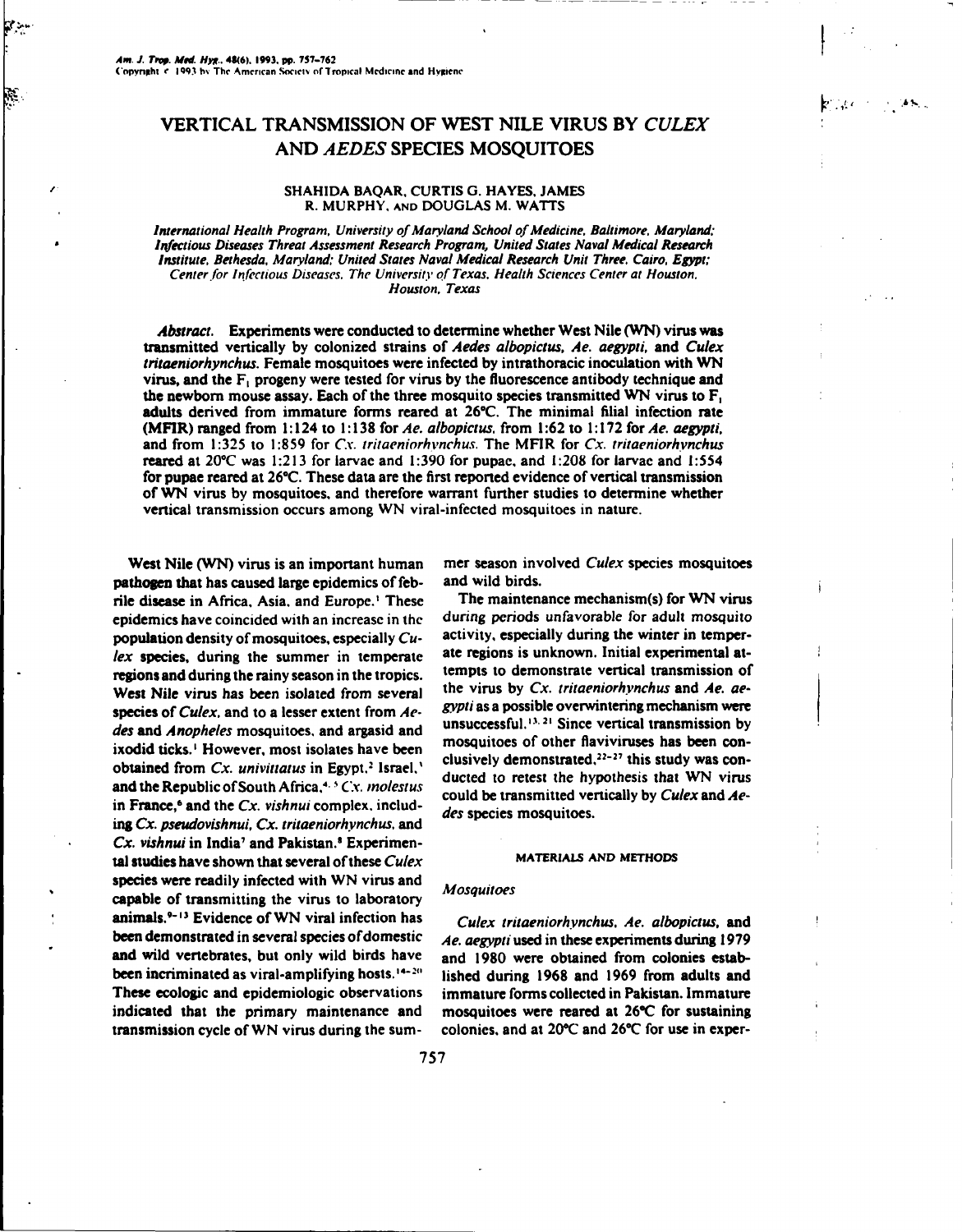iments. All adults were maintained at 28°C as *Virus assays* described previously." Suspensions of parental and of F, mosquitoes

isolated in 1951 from human serum in Egypt. The suspensions were clarified by centrifugation<br>was used in all experiments <sup>28</sup> The virus stock at  $12,000 \times g$  for 20 min at 4 °C. Each undiluted was used in all experiments.<sup>28</sup> The virus stock used in the first series of experiments had re-<br>suspension was tested for virus by inoculating ceived 16 intracerebral passages in newborn mice,  $1.0 \mu$  intrathoracically into each of 10 male *Cx*.<br>and four intrathoracic passages in *Cx. tritae.* tritaeniorhynchus, or 0.03 ml intracerebrally into and four intrathoracic passages in *Cx. tritae- tritaeniorhynchus*, or 0.03 ml intracerebrally into<br>niorhynchus. Suspensions prepared from parent each of 10 newborn mice, both equally suscep*niorhynchus.* Suspensions prepared from parent each of 10 newborn mice, both equally suscep-<br>mosquitoes that were infected in the first experimental includible to WN viral infection. Mosquitoes were held mosquitoes that were infected in the first exper-<br>iments were used as the source of virus for all for  $12 \text{ days}$  at  $28^{\circ}\text{C}$  and then stored at  $-70^{\circ}\text{C}$  for iments were used as the source of virus for all subsequent experiments. Stock virus was stored viral antigen assay. Mice were observed daily for<br>in aliquots at  $-70^{\circ}$ C until used to infect mose. 10 days for morbidity and mortality. Smears of in aliquots at  $-70^{\circ}\text{C}$  until used to infect mosmosquito abdomens and of mouse brain tissue<br>quitoes.

lated intrathoracically with 1.0 *gl* of a **1:10** di- citic fluid and a Leitz (Wetzlar. Germany) lution of WN virus 3--5 days *after emergence.* transmission fluorescent microscope at 400x The virus was diluted in 0.75% bovine phosphate albumin (BPA). On the second and third days infection rates (MFIR) for pooled mosquitoes after inoculating mosquitoes adult mice were was based on one infected mosquito per pool. after inoculating mosquitoes, adult mice were provided as a source of blood to induce egg production. Engorged mosquitoes were transferred **RESULTS** to separate cages and held individually, or in batches depending on the objective of the ex- A total of 120-200 females each of *Cx. tritae*periment. West Nile virus infection of the pa- *niorhynchus. Ae. albopictus*, and *Ae. aegypti* was rental female mosquitoes in all experiments was inlfctcd by inoculation with WN virus in an atconfirmed by methods described below, tempt to demonstrate vertical transmission of

laid by groups of separate species of infected Ae. aegypti, from 1:124 to 1:138 for Ae. albomosquitoes were hatched and the immature forms *pictus.* and from 1:325 to 1:859 for *Cx. tritae*were reared at 289C as described previously.' <sup>3</sup>*niorhynchus.* The rate for *Cx. tritaeniorhynchus* according to species and sex as pools of 10-45 two *Aedes* species, which did not differ signifiat  $-70^{\circ}$ C until assayed for virus. cantly from one another. However, the MFIR

mine the effects of temperature on WN viral in- was significantly higher ( $P = 0.01$ ) than the rate fection rates among immature progeny of in- for progeny in experiment i. An increase in the fected Cx. *tritaeniorhYnchus.* Eggs were hatched MFIR was also demonstrated for *Cx. tritaenior*reared at 20"C or 28"C. The third- and fourth- the difference was not significant. Vertical transstage larvae or the pupae were stored as separate mission of WN virus by infected *Cx. tritaenior*sayed for virus. The MEIR is virus from larvae and pupae (Table 2). The MEIR

were prepared for virus assay by homogenizing *Virus* individual or pooled specimens in sterile mortars with 1.0 ml of BPA supplemented with 200 units/ The Egypt 101 strain of WN virus, originally ml of penicillin and 200  $\mu$ g/ml of streptomycin.<br>Shated in 1951 from human serum in Foynt The suspensions were clarified by centrifugation from sick and dead mice were prepared on microscope slides. The smears were examined for *Infection of mosquitoes* **WN** viral antigen by the direct fluorescence antibody technique using a fluorescein isothio-Caged-mated female mosquitoes were inocu-<br>ted intrathoracically with  $1.0 \text{ }\mu\text{ }$  of a 1:10 di-<br>citic fluid and a Leitz (Wetzlar, Germany)

The initial experiments were designed to con- the virus. West Nile virus was recovered from sider the possibility that WN virus was trans- $F_i$  adult progeny of each species (Table 1). The mitted vertically by mosquitoes. Eggs that were MFIR for adults ranged from 1:62 to 1:172 for Newly emerged  $F_1$  adults were kept separately was significantly lower ( $P < 0.05$ ) than for the A second experiment was conducted to deter- for the *Ae.* aegypti F, progeny in experiment 2 and equal numbers of the first-stage larvae were *hynchus* progeny in the second experiment, but pools of 75-100 larvae each at -70<sup>o</sup>C until as- *hynchus* was also supported by the recovery of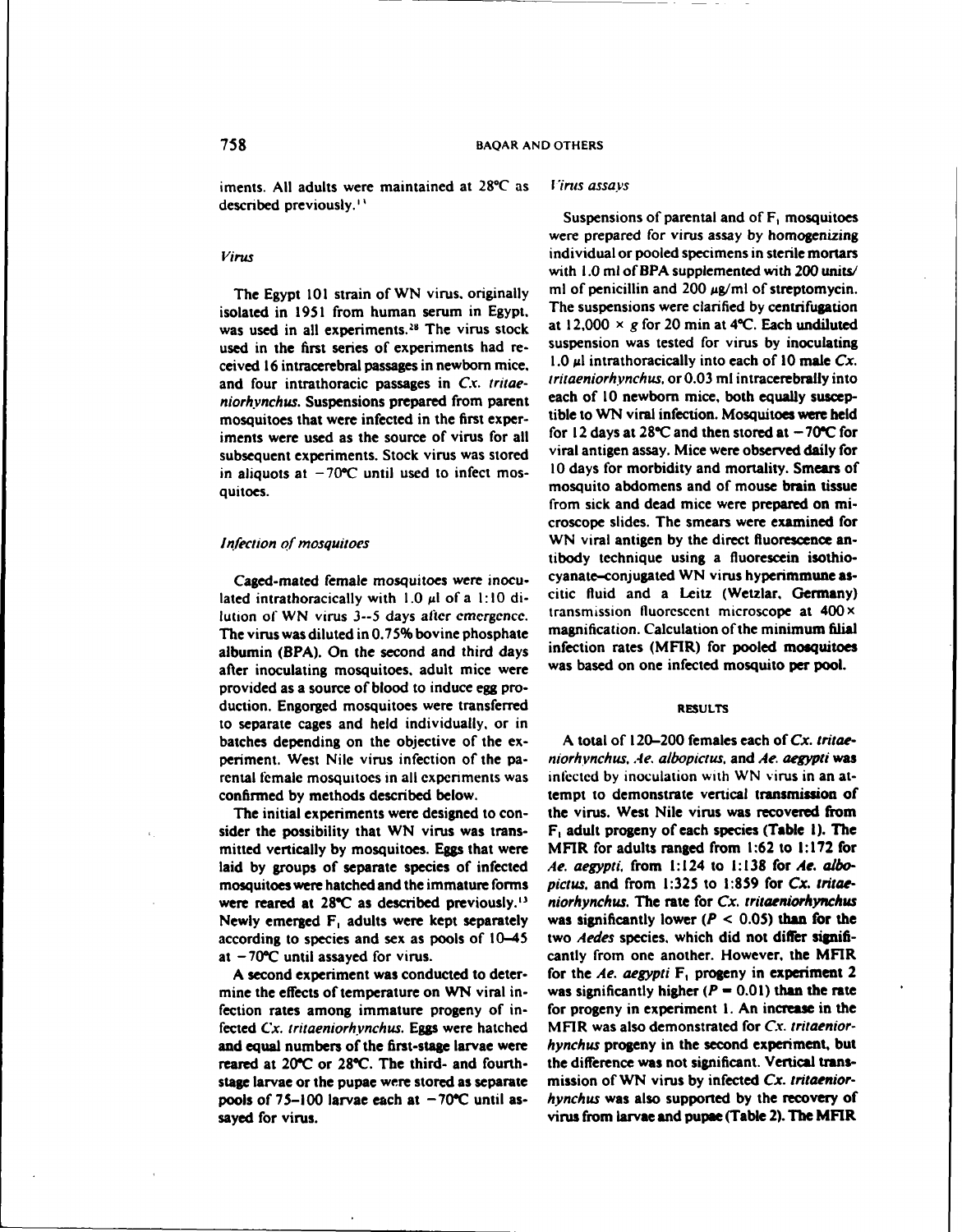*Vertical transmission of West Nile virus by* Aedes albopictus, **Aedes** aegypti, *and* Culex tritacujorhynchus *to F, adiult*

| <b>Experiment</b> |                         |                  | <b>Pools</b>                |                                            |  |
|-------------------|-------------------------|------------------|-----------------------------|--------------------------------------------|--|
| infection<br>DO.  | <b>Mosquito species</b> | No. of F. tested | No. positive/<br>no. tested | <b>Minimal filial</b><br>infection<br>rate |  |
| ı٠                | Ae. albopictus          |                  |                             |                                            |  |
|                   | <b>Males</b>            | 371              | 3/8                         | 1:124                                      |  |
|                   | <b>Females</b>          | 275              | 2/6                         | 1:138                                      |  |
|                   | Ae. aegypti             |                  |                             |                                            |  |
|                   | <b>Males</b>            | 2.243            | 13/45                       | 1:172                                      |  |
|                   | <b>Females</b>          | 1.239            | 10/26                       | 1:124                                      |  |
| 2†                | Ae. aegypti             |                  |                             |                                            |  |
|                   | <b>Males</b>            | 1,432            | 20/115                      | 1:72                                       |  |
|                   | <b>Females</b>          | 871              | 14/89                       | 1:62                                       |  |
|                   | Cx. tritaeniorhynchus   |                  |                             |                                            |  |
|                   | <b>Males</b>            | 850              | 1/17                        | 1:850                                      |  |
|                   | <b>Females</b>          | 735              | 2/17                        | 1:368                                      |  |
| 2                 | Cx. tritaeniorhynchus   |                  |                             |                                            |  |
|                   | <b>Males</b>            | 1.680            | 4/150                       | 1:420                                      |  |
|                   | <b>Females</b>          | 2.685            | 8/180                       | 1:325                                      |  |

**AU parent females in experiment no. 1 were infected with stock virus that had received 16 intracerebral passages in mice and four intrathoracic assesses in Cx.** *Internorhynchus* 

**the Parent females in experiment no. 2 were infected with stock virus prepared from suspensions of infected parent mosquitoes from experiment no.** 

was approximately the same for larvae main- of the parenteral or oral route of infectained at  $20^{\circ}$ C and  $26^{\circ}$ C. The rate for pupae at tion.<sup>23, 25, 27, 29-31</sup> Experiments were not coneach temperature was lower than that observed ducted to determine whether vertically infected for larvae, with the rate being significantly lower females were capable of transmitting WN virus *(P* **- 0.05)** for pupae maintained at **26\*C.** horizontally. Previous studies that demonstrate

vertically on the surface of eggs of infected mos-<br>flaviviruses<sup>22, 23, 26</sup> support this as a likely posquitoes was considered **by** maintaining unin- sibility. fected first- and second-stage *Cx. tritaeniorhyn-* The filial infection rates for WN virus among *chus larvae* in a suspension of  $10<sup>7,1</sup>$  suckling mouse  $F_1$  adult mosquitoes indicated that the efficiency intracerebral **50%** lethal doses of virus for six of vertical transmission for the two *Aedes* species hours. The adults that originated from these lar- was comparable, but was significantly higher vae were maintained at **28\*C** for **10- 12** days. and than that observed for *Cx. tritaeniorhynchus.* then assayed for virus. Evidence of infection was These rates and those demonstrated for imnot demonstrated in **1.600** of these mosquitoes. mature forms in this study were well within the thus providing indirect evidence that WN virus range of rates reported for other flaviviruses verwas vertically transmitted inside the eggs.

Our results demonstrate that vertical trans-<br>*immature forms* mission of WN occurs in mosquitoes. The virus *immature forms* **was recovered from F<sub>1</sub> progeny of parenterally** infected *Ae. albopictus. Ae. aegypti.* and Cx. tri*taeniorhynchus.* Although these data were generated by experiments involving parenterally infected mosquitoes, previous studies have demonstrated that other flaviviruses were vertically transmitted by mosquitoes irrespective

tion.<sup>23, 25, 27, 29-31 Experiments were not con-</sup> The possibility that WN *virus was transmitted this route of* transmission for other

| a.<br>the control of the con- |  |
|-------------------------------|--|
|-------------------------------|--|

*DISCUSSION*<br>DISCUSSION *Vertical transmission of West Nile virus to F, immature* progeny by parenterally infected Culex tritaenio-<br> **rhynchus**, according to the rearing temperature of

| Progeny | Tempera-<br>10re(C) | No.<br>tested | <b>Pools</b>               | Minimal<br>filial<br>infection<br>rate |
|---------|---------------------|---------------|----------------------------|----------------------------------------|
|         |                     |               | No. positive<br>no. tested |                                        |
| Larvae  | 20                  | 1.709         | 8/20                       | 1:213                                  |
| Pupac   | 20                  | 1.563         | 4/18                       | 1:390                                  |
| Larvac  | 26                  | 2.497         | 12/31                      | 1:208                                  |
| Pupac   | 26                  | 1.661         | 3/21                       | 1:554                                  |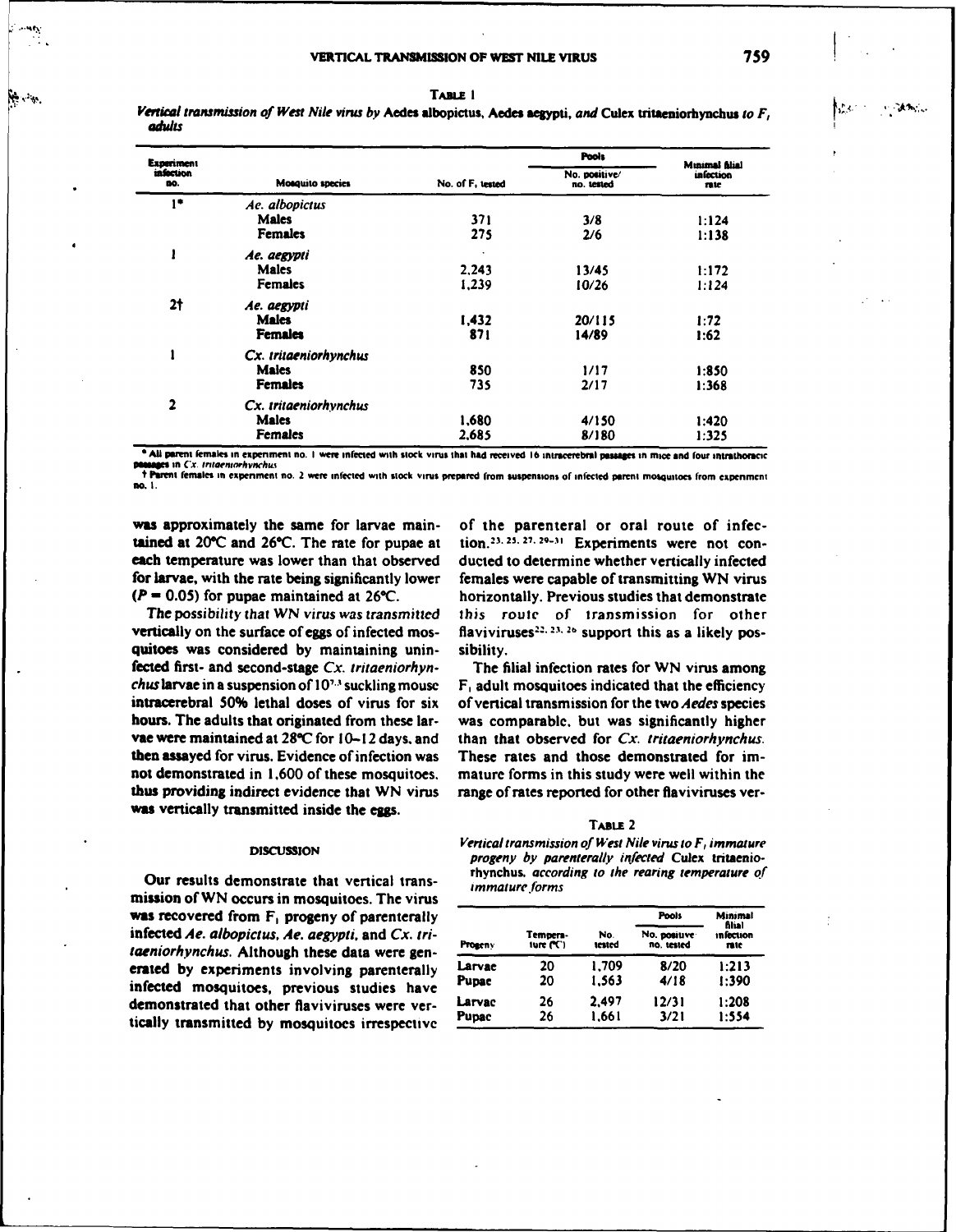Also, our data demonstrating interspecific val progeny of *Aedes epactius*.<sup>14</sup> five *Culex* and variation in transmission efficiency among mos- two *Anopheles* species."' and dengue I virus in quitoes is consistent with observations pre- *.Ae. cooki.*<sup>15</sup> In contrast, the filial infection rate viously published for several other flavivirus- for SLE virus in *Cx. pipiens* and *Cx. tarsalis.* es.<sup>25-27, 29, 30, 32, 34, 35</sub> While these experimentally</sup> derived observations have conclusively demonstrated that WN and several other flaviviruses study showed a similar but less pronounced effect can be vertically transmitted by mosquitoes. the of temperature on SLE viral infection rates among role, if any, of this transmission route in nature *Ae. taeniarhynchus* larvae reared at 18°C and has not been clearly defined for any of these vi- 27°C.<sup>29</sup> has not been clearly defined for any of these viruses. While the SLE viral infection rates appeared

virus by mosquitoes differed according to the at the lower temperature, the rate of transstadial Infection rates among .le. *aegypti* and .le. *al-* regardless of the larval rearing temperature.<sup>31</sup> *hopictus* progeny were approximately the same However, the higher SLE viral infection rate rewhen the parent females were infected with the ported for *Ae. taeniarhvnchus* larvae reared at lower-passaged stock virus that had received 16 18"C as compared with 27"C was also observed passages in mice and four passages in mosqui- among the adults derived from larvae reared at toes. However, an increase was demonstrated the lower temperature.<sup>29</sup> The lower rate observed among Ae. *aegypti* progeny of parent females in- among the larvae of this species reared at 27<sup>°</sup>C fected with virus that had received an additional was reduced even further among adults reared passage in *Ae. aegypti.* In addition, parent Cy. from larvae at this temperature.<sup>29</sup> Also, the in*tritaeniorhynchus ternales infected with virus that* fection rate for Japanese encephalitis (JE) virus had received an additional passage in females of vertically infected *Cx. truaentorhynchus* larvae this species transmitted virus to a slightly higher decreased during development to adults at ternpercentage of their progeny. Our data show that, peratures ranging from **250C** to **30"C.'0** Similarly, at times, the rate of vertical transmission was our data suggested a decreasing pattern of WN increased if the infecting virus had been sequen- viral filial infection rates among *Cx. tritaenior*tially passaged in the mosquito homologous with *hynchus,* but the change did not appear to be

to determine the effect that the passage history *Ite. albopictus* failed to demonstrate any effect of of other flaviviruses may have on their vertical the temperature of reanng of immature forms on transmission by mosquitoes. Experiments in- filial infection rates.<sup>25</sup> Although these observavolving Kunjin virus failed to demonstrate an tions indicated that the larval rearing temperaeffect of serial vertical passages on the filial in- ture may affect vertical transmission of some flafection rates for *Ae. albopictus. "* As part of the viviruses, the data also revealed that another same experiment, a lower nonmouse-passaged undescribed mechanism(s) led to a decrease in strain of dengue 1 virus appeared to be trans- the transstadial transmission of these viruses. mitted vertically to a higher percentage of Ae. Among the mosquito species investigated in *albopictus* than an extremely higher mouse-pas- this study, only *Cx. tritaentorhynchus* has been saged level of the same virus. Also, other inves- implicated as a vector of WN virus.'I'. **\$ 13.** 0-20 tigators reported that the passage level of the However, our results were consistent with those virus appeared to affect vertical transmission of of previous laboratory experiments that demdengue and St. Louis encephalitis (SLE) viruses onstrated vertical transmission of several flaviin *Ae. albopictus.*<sup>26, 34</sup> *viruses* in their respective incriminated vector

onstrated among WN virus vertically infected *Cx. tritaeniorhynchus* larvae reared at 20 °C and/ rus is transmitted vertically by any of these mosor 26°C. Although no other relevant data have quito species in nature is unknown. The virus

tically transmitted by mosquitoes,  $25, 27, 29, 30, 32-35$  agreement with SLE virus infection rates in larlarvae reared at 18°C than at 27°C.<sup>31</sup> Another

The efficiency of vertical transmission of WN to be enhanced among Culex species larvae reared species, as well as the passage level of the virus, transmission to adults was extremely low or nil that used for the experiment. The related to the larval rearing temperature. Finally, Only a few experiments have been conducted studies involving Kunjin. another flavivirus, and

Comparable filial infection rates were dem-<br>strated among WN virus vertically infected ognized as vectors.<sup>23, 29, 30, 31, 33</sup> Whether WN vibeen reported for WN virus, these data were in was isolated once from *Ae. caballus* and from *Ae.*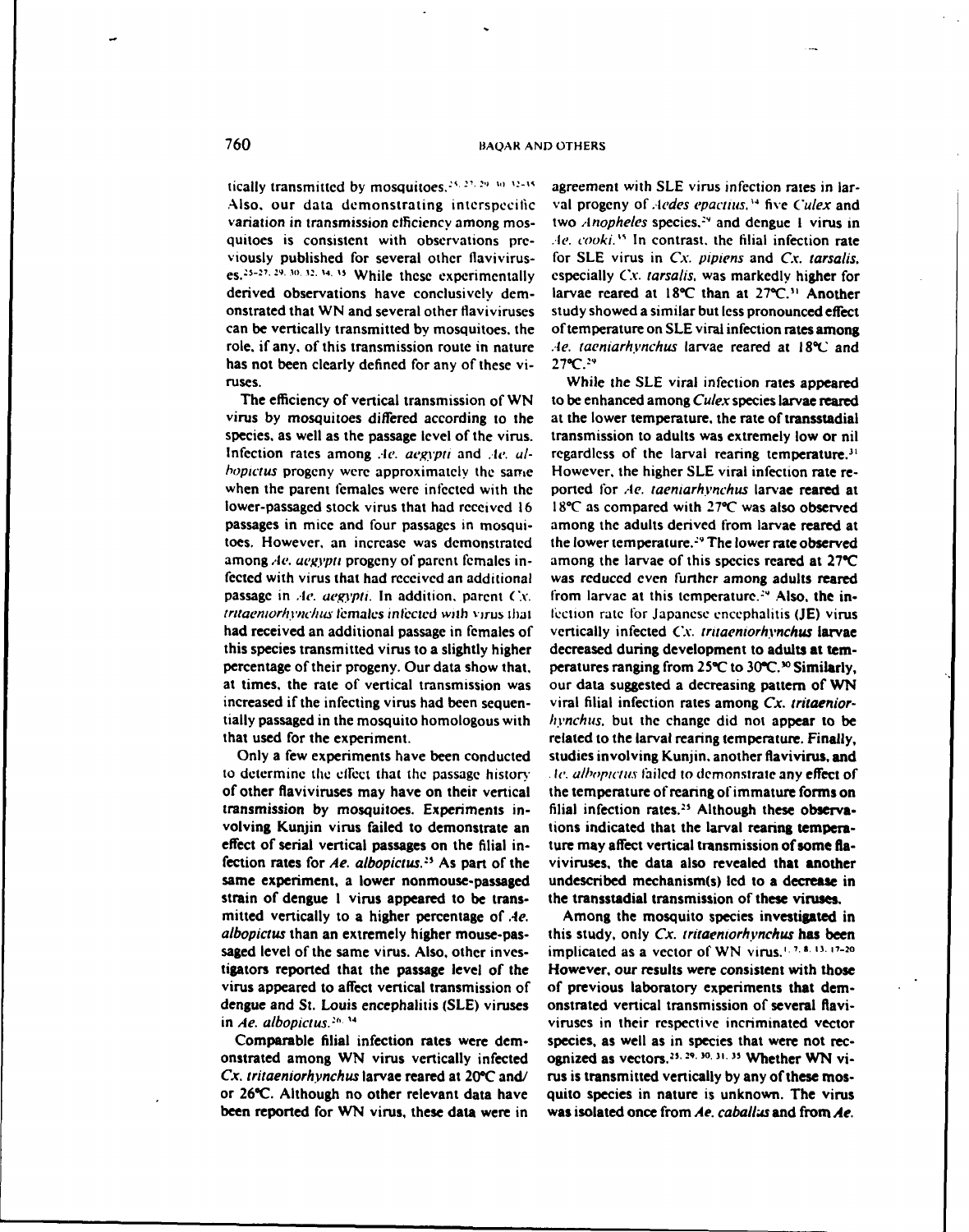*circumlateolus* during epidemics of WN fever in 2. Taylor RM. Work TH. Hurlbut **HS,** Rizk F, 1956. the Republic of South Africa.<sup>4</sup> The single isola-<br>
From the *Line Med Hug 6.570.620* tions and the absence of an association of **WN** 3. Nir Y, Goidwasser R, Lasowski Y. Margaii J, virus with other *Aedes* species suggest that ver-<br>tical transmission might be uncommon among Mosquitoes in Israel. Am J Epidemiol 87:496– tical transmission might be uncommon among Mos<br>And *Herbigers in Israelian* Israel. **Am Jepidemion** Aedes mosquitoes in nature.

the previous report show that *Cx. tritaeniorhyn-* ies on Sindbis and West Nile viruses in South chus can be infected with and transmit WN vi-<br>
rus.<sup>13</sup> and the numerous reported isolates from of mosquitoes and sentinel fowls. S Afr J Med rus,<sup>13</sup> and the numerous reported isolates from of mosquitoes <br>Letter and Delgiana of Welt gives announced the goal Sci 32: 1--14. India and Pakistan of WN virus support the pos- *Sci 32:* 1--14. sibility of both a vector and reservoir role for nehan GM. 1986. Sindbis and West Nile virus nehan GM. 1986. this species in nature. Additional support for the infections in the Witwatersrand-Pretoria region. possibility that vertical transmission of WN vi- S *Aft Med J* 70:218-220. rus occurs in nature can be found in studies dem- 6. Hannoun C. Panthier R, Mouchet **J.** Eouzon **JP,** onstrating that such transmission occurs in dengue,<sup>36. 37</sup> JE.<sup>38</sup> and yellow fever<sup>39</sup> viruses among

Acknowledgments: We gratefully acknowledge Dr. R. collected in North Arcot District. Madras State. K. Sakai for assistance in implementing this study. We and Chittor District, Andhra Pradesh between also thank M. Yaqoob, A. R. Geoffrey, and Mukhtar November 1955 and October 1957. *Indian J* A. Khan for excellent technical contributions. *Med Res 57:* 1420-1426.

Financial support: This research was supported by grants 8. Umrigar MD. Pavri KM. 1977. Comparative bi-A1-10049 and A1-16289 from the National Institute ological studies on Indian strains of West Nile of Allergy and Infectious Diseases. NIH. the Depart- virus isolated from different sources. Indian *J* mert of Microbiology, University of Maryland School *Med Res 65:* 596-602. of Medicine, and the U.S. Naval Medical Research and 9. Tahori **AS.** Sterk VV. Goldblum N, 1955. Studies Development Command (Bethesda, MD) work unit on the dynamics of experimental transmission number 3M162770A870-AR-322.

Disclaimer: The opinions and assertions contained *Trop Med Hyg* 4: 1015-1027. herein are the private ones of the authors and are not 10. Hurlbut HS, 1956. West Nile virus infection in to be construed as official or reflecting the views of the arthropods. Am J Trop Med Hyg 5: 76–85. to be construed as official or reflecting the views of the arthropods. *Am J Trop Med Hyg 5:* 76-85. Department of Navy. Department of Defense, or the U.S. Government. **periments on the vector capability of Culex (Cu-**

International Health Program. University of Maryland Sindbis viruses. *J Med Eniomol 7: 371-373.*<br>School of Madisine, 10 South Bine Street, Beltimore, 12. Jupp PG, 1974. Laboratory studies on the trans-School of Medicine. 10 South Pine Street. Baltimore. 12. Jupp PG. 1974. Laboratory studies on the trans-<br>MD 21213 and Infectious Discographics of Assessment mission of West Nile virus by Culex (Culex) MD 21212, and Infectious Diseases Threat Assessment mission of West Price Virus by Culea (Culea)<br>Research Brogmm, Haited States Novel Medical Person univitiatus. Theobald: factors influencing the Research Program, United States Naval Medical Re-<br>Annual Medical Description of the University of the University of the University of the University of the Medical Description of the Medical Description of the University o search Institute, Bethesda. MD 20814. James R. Murphy. International Health Program. University of 13. Hayes CG, Basit A, Baqar S, Akhter R, 1980. Vec-<br>phy. International Health Program. University of the competence of Culex tritaeniorhynchus Maryland School of Medicine, 10 South Pine Street. **10 Competence of Culex tritaeniorhynchus**<br>Behimage MD 21212, United States Neugl Medical (Diptera:Culicidae) for West Nile virus. *J Med* Baltimore. MD 21212. United States Naval Medical (Diptera:Culicidae) for West Nicholas Naval Medical (Diptera:Culicidae) for West Nicholas Naval Medical (Diptera:Culicidae) for West Nicholas Naval Medical (Diptera:Culicida Research Unit Three, Cairo, Egypt, and University of Texas Health Sciences Center at Houston, Houston, 14. Work TH, Hurlbut HS, Taylor RM, 1955. Indig-<br>Texas Health Sciences Center at Houston, Houston, 14. Work TH, Hurlbut HS, Taylor RM, 1955. Indig-<br>TX 27025. Dougles M. Wat TX 77025. Douglas M. Watts, United States Naval Medical Research Institute. Bethesda. MD 20814. and West Nile virus circulating reservoirs. *Am J* United States Naval Medical Research Unit Three,

Reprint requests: Research Publications Branch, Israel. *Bull World Health Organ 34:* 901-906.<br>NAVMEDRSCHU THREE Code: 301B. PSC 452 Box 16. McIntosh BM. McGillivray GM. Dickinson DB.

Volume V. Boca Raton FL: CRC Press. 59-88. arbovirus activity in birds and small mammals

- Egypt. *Am J Trop Med Hyg* 5: 579-620.
- 
- Our demonstration of vertical transmission and 4. McIntosh BM. Jupp PG. Dickinson DB, McGillivray GM, Sweetnam J, 1967. Ecological stud-
	-
	- a partir de malades et du vecteur Culex molestus<br>Ficalbi. CR Acad Sci 259: 4170-4172.
- naturally infected mosquitoes.<br>
7. Dandawate CN, Rajagopaian PK, Pavri KM, Work<br>
TH, 1969. Virus isolations from mosquitoes
	-
	- of West Nile virus by Culex molestus. *Am J*
	-
- Authors' addresses: Shahida Baqar and Curtis **G.** Hayes, lex) univittatus Theobald with West Nile and
	-
	-
	-
- Cairo. Egypt. **15.** Alov Y. Goldwasser R. 1966. Prevalence of antibodies to arboviruses in various animals in
- 5000. FPO AE 09835-0007 Taljaard JJ. 1968. Ecological studies on Sindbis and West Nile viruses in South Africa. IV. In-**REFERENCES fection in a wild avian population.** *SAfr J Med* Sci *33:* 105-112.
- I. Hayes CG. 1988. West Nile fever. Monath TP, **17.** Kaul HN. Venkateshan CN. Mishra AC. Modi ed. *Arboriruses: Epidemiology and Ecology*. **GB. Ghosh SN. 1976. Serological evidence of**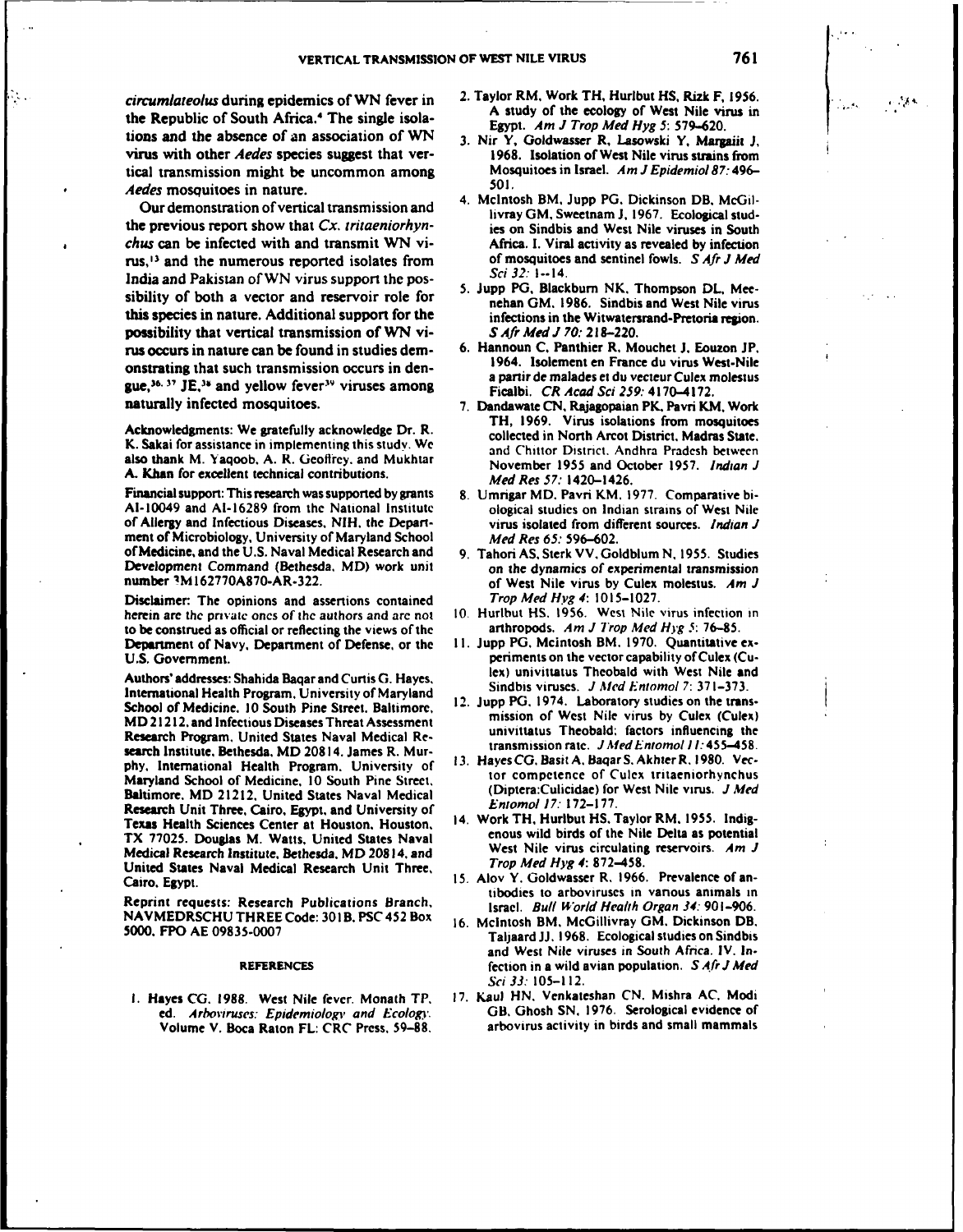ura District. West Benegal. *Indian J Med Res* 

- **18. Rodriguez FM. Guttikar SN. Pinto BD. 1981.** litis and West Nile viruses among wild birds in the Krishna-Godavan Delta, Andhra Pradesh, **India.** *Trans R Soc Trop Med Hyg 75:* 258-262.
- 19. **Hayes CG, Burney MI, 1981.** Arboviruses of pub- hynchus and other his health importance in Pakistan. *J. Pak. Med* Hyg 40: 548–556. lic health importance in Pakistan. *J Pak Med*
- **1. Seroepidemiological studies in Punjab Prov-** Culex and Aedes in Punjab Prov-<br>ince Trans B Soc Trop Med Hyp 76: 431-436 Hyg 33: 166-175. ince. Trans R Soc Trop Med Hyg 76: 431–436. Hyg 33: 166–175.<br>ir Y 1963. Failure to obtain experimental trans. 32. Beaty BJ, Tesh RB, Aitken THG, 1980. Tran-
- des aegypti. *Ann Trop Med Parasitol 57:* 428- $\frac{320}{29.125-132}$ . 429. **29: 125-132.**
- virs Kutngochz Acle agypi .kC~ad rus **by** Culex tritaeniorhynchus mosquitoes. Am Sci *(D)* Paris **283: 109-110.** *JTo fdHg2:7172*
- alitis virus by mosquitoes. Science 199: 909-<br>911.
- **<sup>J</sup>**Trop Med Iývg **29: 963-968.** 24. Aitken TH. Tesh RB. Beaty **BI,** Rosen L. **1979. 35.** Freicr **IE.** Rosen L, **1987.** Vertical transmission **Hyvg 28: 199-12 1.** 647.
- **25.** Tesh RB. **1980.** Experimental studies on the iran- **36.** Khin MM, Than KA. **1983.** Transovarial transviruses in mosquitoes. *Am J Trop Med Hyg 29:* nature. Am *J Trop Med Hyg 32:* 590-594.<br>nature. Ami *R* Tikasingh F De-Souza M Martinez
- St. Louis encephalitis virus by Culex pipens **J** *Trop Med Hyg 33:* 1248-1250.<br>
complex mosquitoes. Am J Trop Med Hyg 30: 38. Dhanda V. Mourva DT. Mishra A
- Aedes aegypti. *Alin J* Trop Med Iývg 32: **1108- 736.**
- **28.** Melnick **JL.** Paul JR. Riordan IT. Barnett VH, ath TP. Camicas **JL.** Digoutte **JP. 198 1.** Yellow Goldblum N. Zabin E. 1951. Isolation from fever in Senegal from **1980. 1980. 1980. 1980. 1980. 1980. 1980. 1980. 1980. 1980. 1980. 1980. 1980. 1980. 1980. 1980. 1980. 1980. 1980. 1980.** human sera in Egypt of a virus apparently iden-

in Japanese encephalitis affected areas of Bank-<br>ura District. West Benegal. *Indian J Med Res* 77: 661–665.

- **64: 1735-1739. 29.** Nayar 1K. Rosen L. Knight **JW. 1986.** Experi-Prevalence of antibodies to Japanese encepha-<br>
litis and West Nile viruses among wild birds in *Trop Med Hyg 35:* 1296–1301.
	- 10. Rosen L. Lien JC. Shroyer DA. Baker RH. Lu LC.<br>1989. Experimental vertical transmission of Japanese encephalitis virus by Culex tritaenior-<br>hynchus and other mosquitoes. Am J Trop Med
- Assoc 31: 16-26.<br> *Assoc 31:* 16-26. **31. 31.** Hardy JL. Rosen L, Reeves WC. Scrivani RP, ayes CG, Bagar S, Ahmed T, Chowdhry MA, Presser SB, 1984. Experimental transovarial 20. Hayes **CG.** Baqar **S.** Ahmed T. Cbowdhry MA. Presser. SB. 1984. Experimental transovarial Reisen WK, 1982. West Nile virus in Pakistan. **transmission of St. Louis encephalitis virus by**<br> **1. Seroepidemiological studies in Punish Prov.** Culex and Aedes mosquitoes. Am J Trop Med
- 21. Nir Y. 1963. Failure to obtain experimental tran- **32.** Beaty Hi. Tesh RB. Aitken **THG. 1980.** Trmnsovarian transmission of West Nile virus by Ae-<br>
Stegomyia mosquitoes. Am J Trop Med Hyg
- 22. Coz **J.** Valade M. Comet M. Robin **Y . 1976. 33.** Rosen L. Shroyer **DA.** Lien **IC. 1980.** Transo-Transmission transovarienne d'un fiavivirus. **le** varial transmission of Japanese encephalitis vi-
- **23.** Rosen L. Tesh RB. Lien **IC.** C'ross **JH. 1978.** 34. Hardy **IL.** Rosen L. Kramer LD. Presser SB. Transovarial transmission of Japanese enceph-<br>temperature on the transovarial transmission of **911. Louis encephalitis virus in mosquitoes.** Am J Trop Med Hvg 29: 963–968.
	- **Transovarial transmission of yellow fever virus** of dengue viruses by mosquitoes of the Aedes<br>by mosquitoes (Aedes aegypti). Am J Trop Med<br>sequellaris group Am J Trop Med Hyg 37:640 scutellaris group. Am J Trop Med Hyg 37:640
		- mission of dengue 2 virus by Aedes aegypti in
- **657-666. 37.** Hull B. Tikasingh **E,** De-Souza M. Martinez R. **26.** Franey DB. Rush WA. Montoya M. Inglish **DS.** 1984. Natural transovanial transmission ofden-Bolin RA. 1981. Transovarial transmission of gue virus 4 in Aedes aegypti in Trinidad. Am
- 38. Dhanda V. Mourya DT, Mishra AC. Ilkal MA. b99-7105. Pajnt U. Jacob **PG.** l3hat 11R. **19)89.** Japanese **27.** Rosen L. Shroyer **DA.** Tesh RB. Preier **JE.** Lien encephalitis virus infection in mosquitoes reared **IC. 1983.** Transovarial transmission of dengue from field-collected immatures and in wildviruses **by** mosquitoes: Aedes albopictus and caught males. *filn J* Trop Med **Hyg** 41: **732-**
	- **1119. 39.** Salaun **JI.** Germain M. Robert V. Robin Y. Mon-

|               | <b>Accesion For</b>                     |  |  |
|---------------|-----------------------------------------|--|--|
|               | NTIS CRA&I<br>V,                        |  |  |
| DTIC TAB      | П                                       |  |  |
|               | <b>Unamounced</b>                       |  |  |
| Justification |                                         |  |  |
|               | Dist. ib. tion /<br>Availability Colles |  |  |
| <b>Dist</b>   | Avall of or<br>つにいしぬけ                   |  |  |
|               |                                         |  |  |